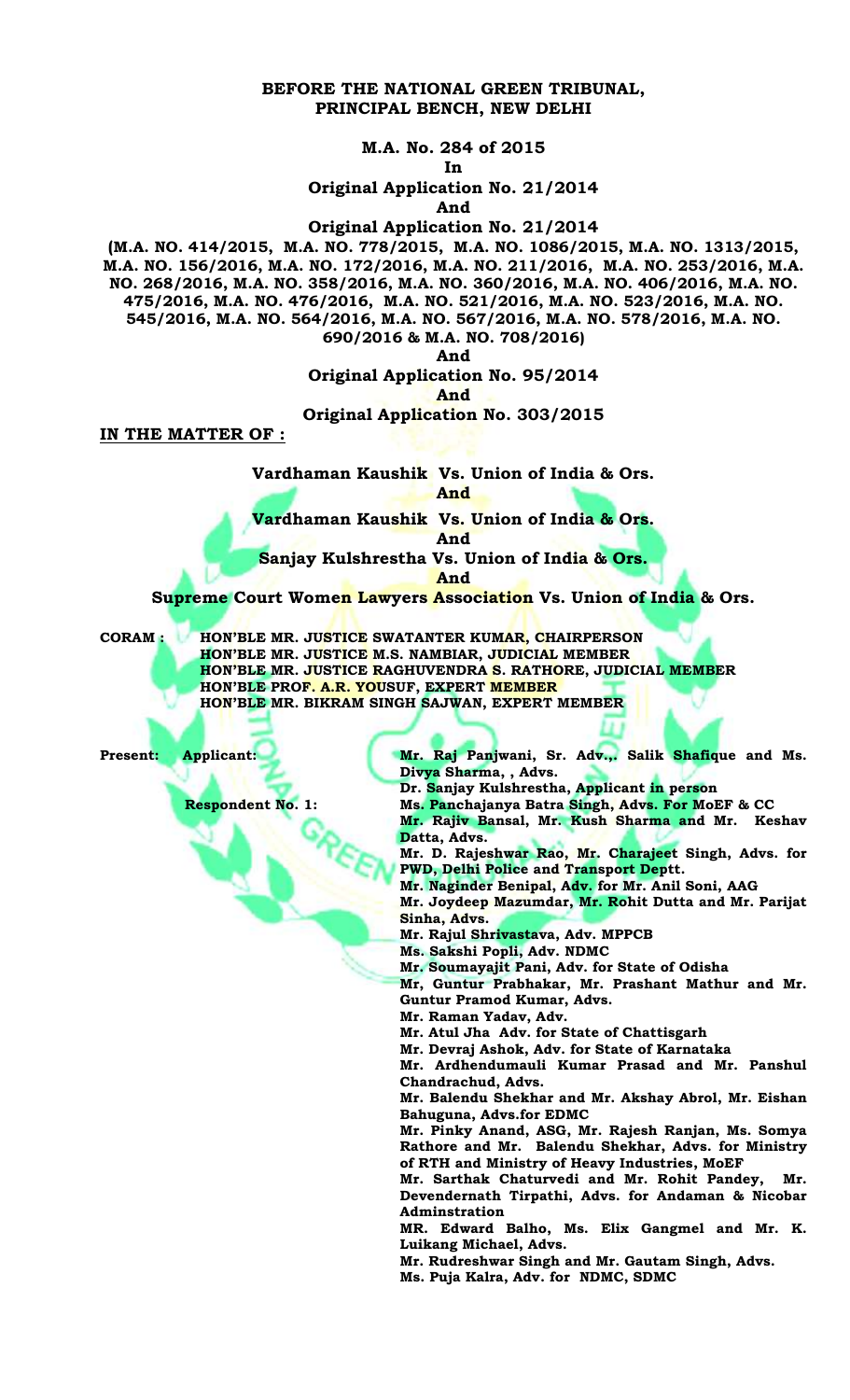**Mr. Pragyan Sharma and Mr. Ravi Kantt, Advs. for State of Mizoram Mr. Jayesh Gaurav, Adv. for JSPCB Mr. Sapam Biswajit Meitei and Mr. S. Vijayanand, Advs. for State of Manipur Ms. Aruna Mathur, Ms. Anuradha Arputham and Mr. Avneesh Arputham, Advs. Mr. Abhishek Yadav, Adv. for State of U.P. Mr. Suryanarayan Singh, AAG GNCTD Mr. Narnedner Pal Singh, Adv. Ms. Guneet Khehar, Adv. for Mr. Tarunvir Singh Khehar, Adv. for GNCTD Mr. Jogy Scaria, Adv. for State of Kerala and SPCB Mr. Raj Kumar, Adv. Ms. Alpana Poddar, Adv. and Mr. Bhupinder Kr. LA., CPCB Mr. Mukesh Verma, Adv.for MPCB Ms. Priyanka Swami, Adv. for Nagar Nigam Ghaziabad Mr. Arun K. Gupta, LO Mr. P. Venkat Reddy and Mr. Prashant Kr. Tyani, Advs. for State of Telengana Mr. Dileep Poolakkot, Adv. for State of Goa Mr. Vibhav Misra and Mr. Saumya Misra, Advs. for DTC Mr. Ravindra Kr. And Mr. Gudipati G. Kashyap, Advs. for NOIDA and Greater NOIDA Mr. Jayesh Gaurav, Adv. for JSPCB Ms. Priyanka Sinha and Mr. Shridhar Sawrup, Advs. for State of Jharkhand Ms. Varsha Poddar advs. for State of Tripura Ms Nandini Gore and Ms. Khushboo Bari and Mr. Bipin Das, Advs. for Tata Motors Ltd.M. A. No. 172 of 2016 Mr. Anil Grover AAG and Mr. Rahul Khurana, Adv. for State of Haryana Mr. Narender Pal Singh, Adv. and Mr. Dinesh Jindel, LO, DPCC Mr. Sandeep Narain and Ms. Khushboo, Advs. Ms. Diksha Sharma, Adv. for Mr. Muzzaffr Khand s/o Ayyab Khan Mr. Shiv MangaL Sharma, AAG, Mr. Adhiraj Singh and Mr. Sarurabh Rajpal, Advs. for Rajasthan PCB Mr. R. Rakesh Sharma and Mr. M. Samy Adv. for State of Tamil Nadu and TNPCB Mr. Gaurav Kr. Bansal and Ms. Antima Bazaz, Advs. In MA 264/2016 Mr. Dinesh Garg and Mr. Dhananjay Garg, Advs. For State of Uttarakhand Mr. K.T.S. Tulsi, Mr. Raj Kamal and Ms. Pallavi Malhotra, Advs. Mr. V.K. Shukla, Adv. Mr. Ashish Negi and Ms. Richa Kapoor, Advs. Mr. Karan Grover, Adv. for NHAI Ms. Taruna A. Prasad, Adv. for MoEF Mrs. Rani chhbra and Ms. Priyanka Samy, Advs. In MA 358/2016 and 545/2016**

| Date<br>and       | <b>Orders of the Tribunal</b>                                  |
|-------------------|----------------------------------------------------------------|
| <b>Remarks</b>    |                                                                |
| Item Nos.         | <b>MAIN MATTERS</b>                                            |
| 06 to 09          |                                                                |
| July 20,          | In continuation of our order dated 18 <sup>th</sup> July, 2016 |
| 2016<br><b>HA</b> | we pass the following further directions for appropriate       |
| ÷<br>A            | and effective implementation of the directions issued.         |
|                   | 1. We make it clear that deregistration of the diesel          |
|                   | vehicles, more than 10 years old shall be complied             |
|                   |                                                                |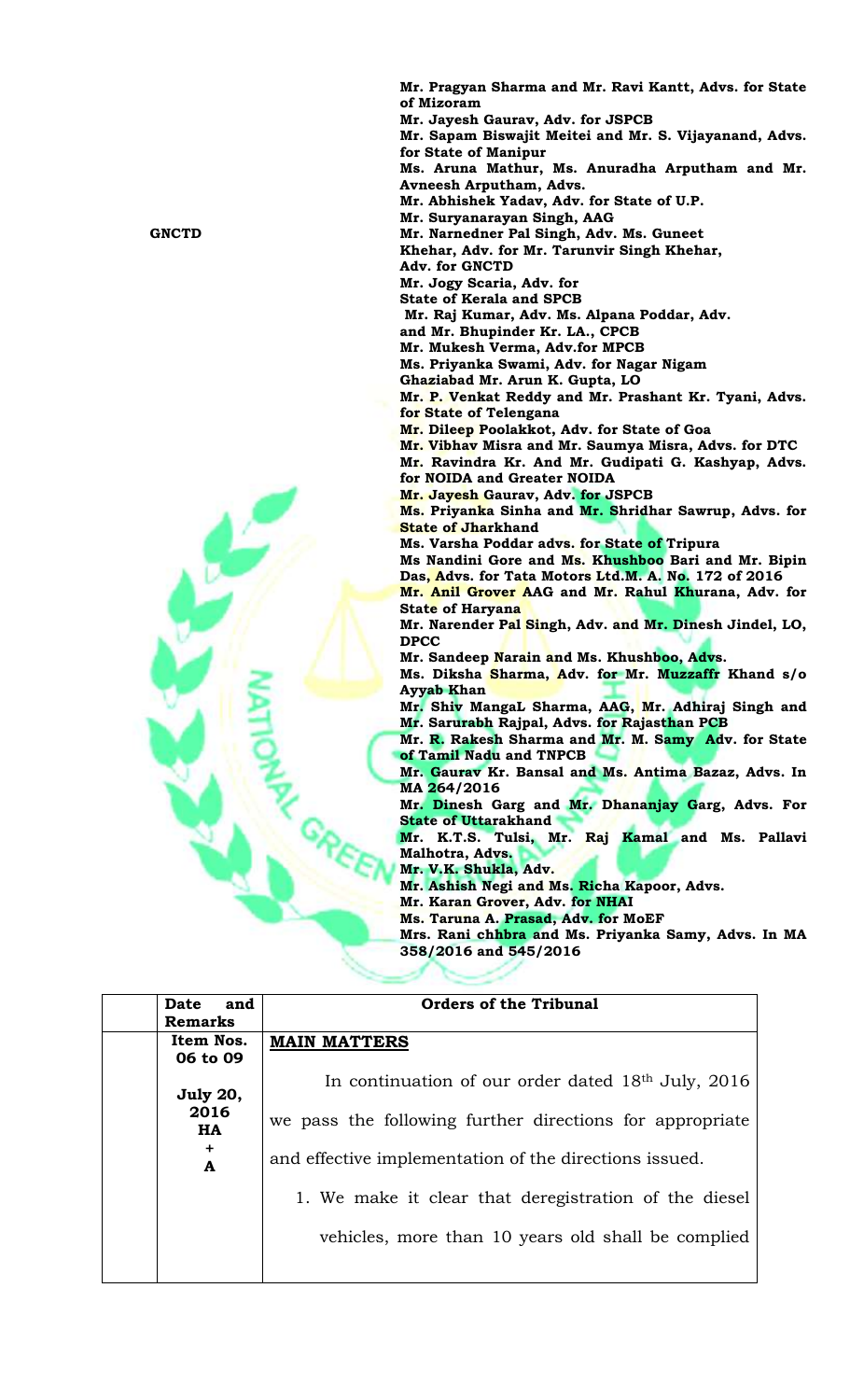**Item Nos. 06 to 09 July 20,** 

**2016**

with effectively and without default. However, the deregistration authorities are directed to start deregistration with reference to the oldest of the vehicles, in other words at the first step the vehicles which are more than 15 years old would be deregistered and then gradually other vehicles would be deregistered from 15 years to 10 years respectively.

- 2. All the vehicles which are deregistered in Delhi/NCR would not be permitted to ply in Delhi/NCR. However, the authorities will issue NOC for such vehicles to be registered outside the Delhi/NCR. We further clarify that in terms of the orders of the Tribunal every State has to identify areas where the dispersion of the air is higher and vehicular density is least, if the States have not done it so far we grant last opportunity to the States and the Union Territories to identify such areas and put them on the respective websites. The RTO, Delhi will issue NOC for transfer of these vehicles only for such areas which are identified by the States.
- 3. The diesel vehicles which are more than 15 years old and are BS I or BS II compliant shall be scraped and no NOC will be issued for transfer of the vehicles.
- 4. The vehicles which possess national permit, but are covered under the directions of the Tribunal will also not be permitted to ply in Delhi/NCR. However, they would be permitted to by-pass Delhi and follow the routes directly connecting Haryana and Rajasthan or vice-versa. For instance the heavy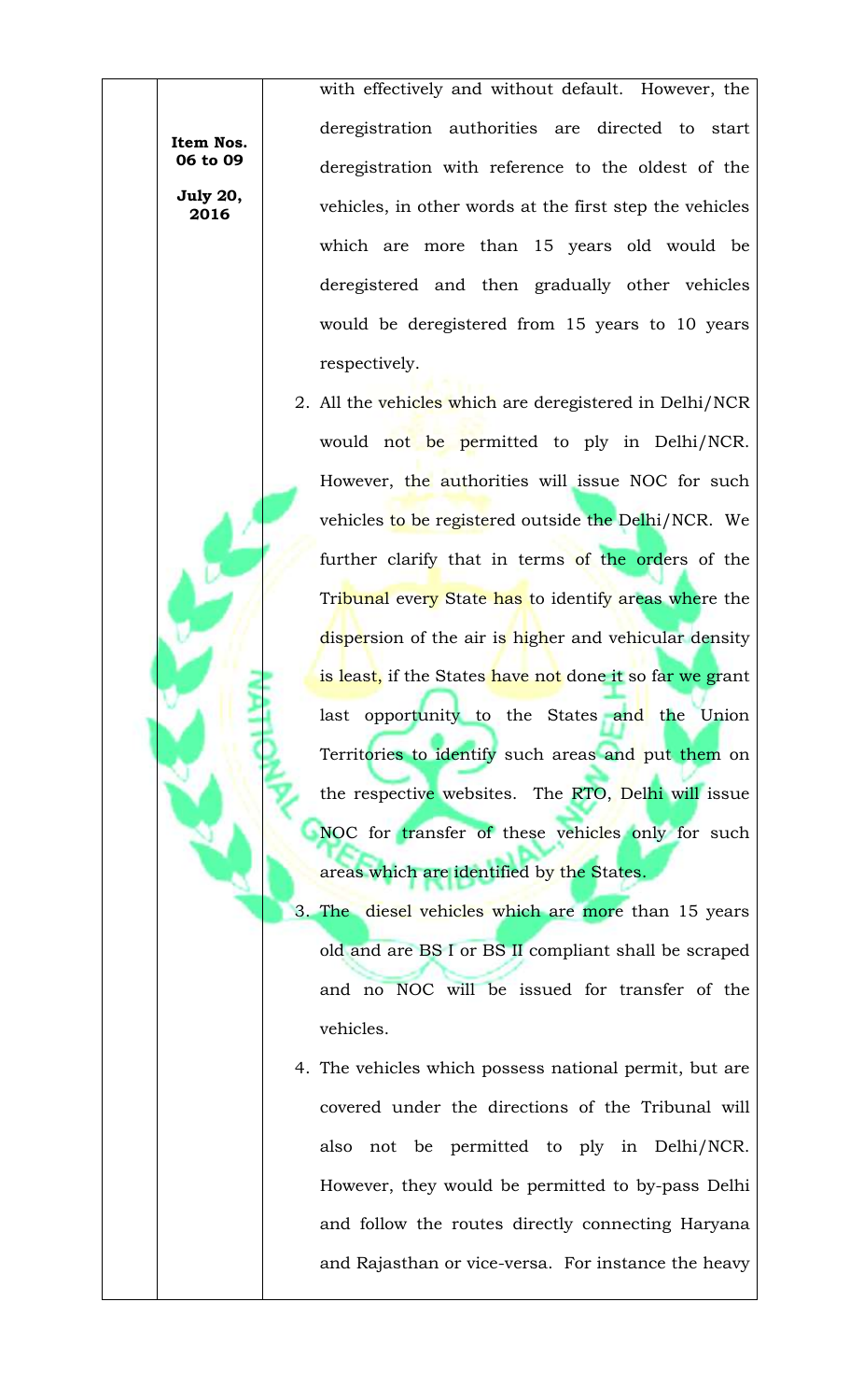vehicles are being permitted under the orders of the Tribunal from Panipat and Rewari without entering Delhi.

5. We hereby direct NCT/Delhi to take immediate steps for improving and expanding the mass transportation system. It should introduce proper buses which should preferably be run from destination to destination thus making the travel much easier for the commuters. The buses should be of different kinds, including providing buses to the metro stations. All these buses should be CNG buses or hybrid or electric buses.

6. The DDA is hereby directed to provide space to the DTC and the Police for the purpose of parking of Vehicles, including impounded vehicles. We direct the Chief Secretary, Delhi to take up a meeting with the Commissioner of the Delhi, Vice-Chairmen of the DDA and all the Commissioners of the respective Municipal Corporations, NDMC and Delhi Cantonment Board. Meeting will be held within 1 week from today and the report be submitted to the Tribunal. This would identify the land already given by DDA to the authorities for the purpose of parking to DTC or other authorities for parking of running buses as well as impounded vehicles, it would further identify the sites which are required to be provided for that purpose.

The scraping benefit including benefit in purchase of new cars, is under the consideration of the Ministry of Heavy Industries. Let the final view in that behalf be taken

**Item Nos. 06 to 09**

**July 20, 2016**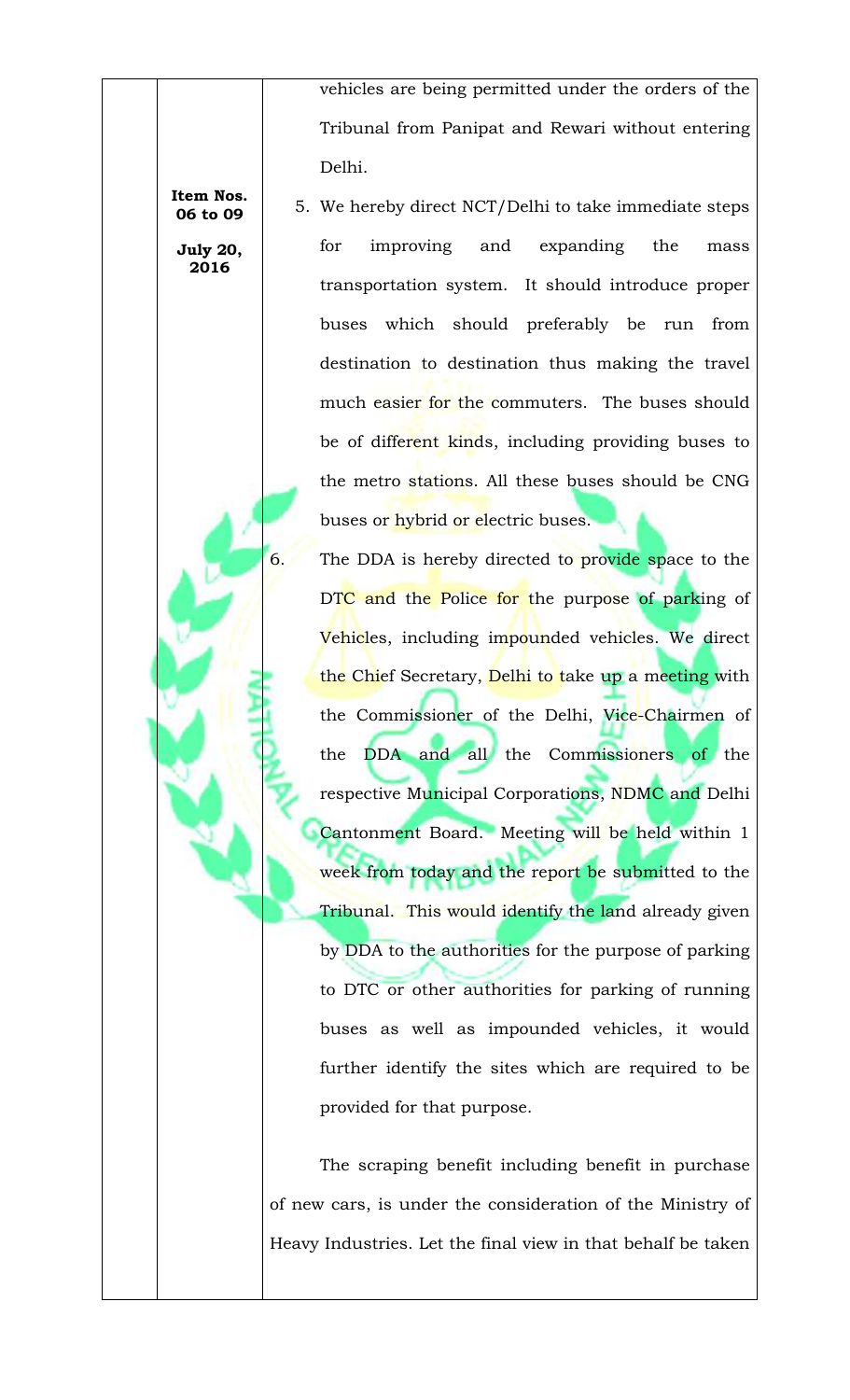and the same should be widely published to provide new incentives to the public to scrap their old vehicles. It has been termed by the Ministry as "Scraping Policy".

**Item Nos. 06 to 09**

**July 20, 2016**

Learned counsel appearing for the NCT/Delhi has brought to our notice that to orders is needed effectively implement the directions of the Tribunal in relation to the use of pressure horns and motor bikes being driven with intolerable sound which are violative of the prescribed norms. Besides challaning the vehicles under the Motor Vehicles Act, action is also to be taken for violation of the conditions of the registration that is violating the original conditions of the vehicle in which it was registered and the fine provided there is more than Rs. 2000, besides challaning the vehicles for traffic offence. We find that the traffic police should implement the directions and take the above action which is in accordance with law, with a greater vigour and sincerity. We further direct that for generating the undue intolerable sound, in violation of the law, also results in noise pollution and is covered under the prescribed norms in the Noise Pollution Rules which have been enacted under the Environment (Protection) Act, 1986, one of the Scheduled Act of the National Green Tribunal Act, 2010. Therefore we direct that in addition to other actions in accordance with law, such offenders would also be liable to pay Environmental Compensation of Rs. 5,000 per violation on the basis of "Polluter Pays Principle". Let this fine be also collected by the Traffic police and be deposited in a separate account that would be maintained by the Delhi Police or the NCT Delhi as the Chief Secretary of Delhi may decide. In the event of default of the payment of the Environmental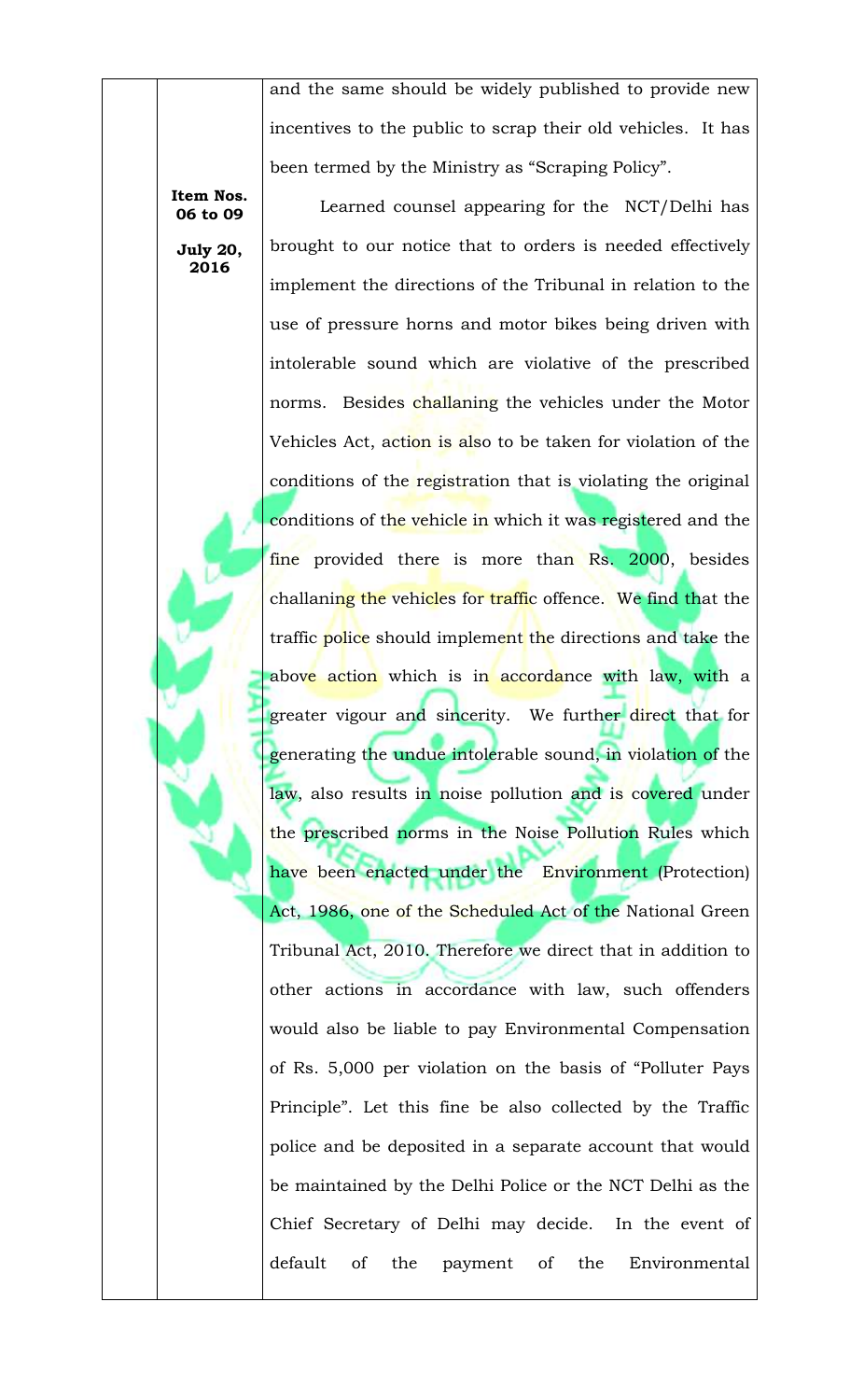Compensation, the traffic authority is at liberty to approach the Tribunal by issuing notice to such violator to be present before the Tribunal for the offence.

**Item Nos. 06 to 09**

**July 20, 2016**

List these matters for hearing on 28<sup>th</sup> July, 2016.

In the meanwhile, liberty is granted to the States to file their response.

# **M.A. No. 414 of 2015**

In view of the order passed by us above this Application does not survive for consideration.

Accordingly, M.A. No. 414 of 2015 stands disposed of without any order as to costs.

# **M.A. No. 778 of 2015**

Nobody is present on behalf of the Applicant non was present on the previous date.

This Application is dismissed for default of appearance.

Accordingly, M.A. No. 778 of 2015 stands disposed of without any order as to costs.

### **M.A. No. 1086 of 2015**

Nobody is present on behalf of the Applicant non was present on the previous date.

This Application is dismissed for default of appearance.

Accordingly, M.A. No. 1086 of 2015 stands disposed of without any order as to costs.

### **M.A. No. 1313 of 2016**

In view of the order passed by us above this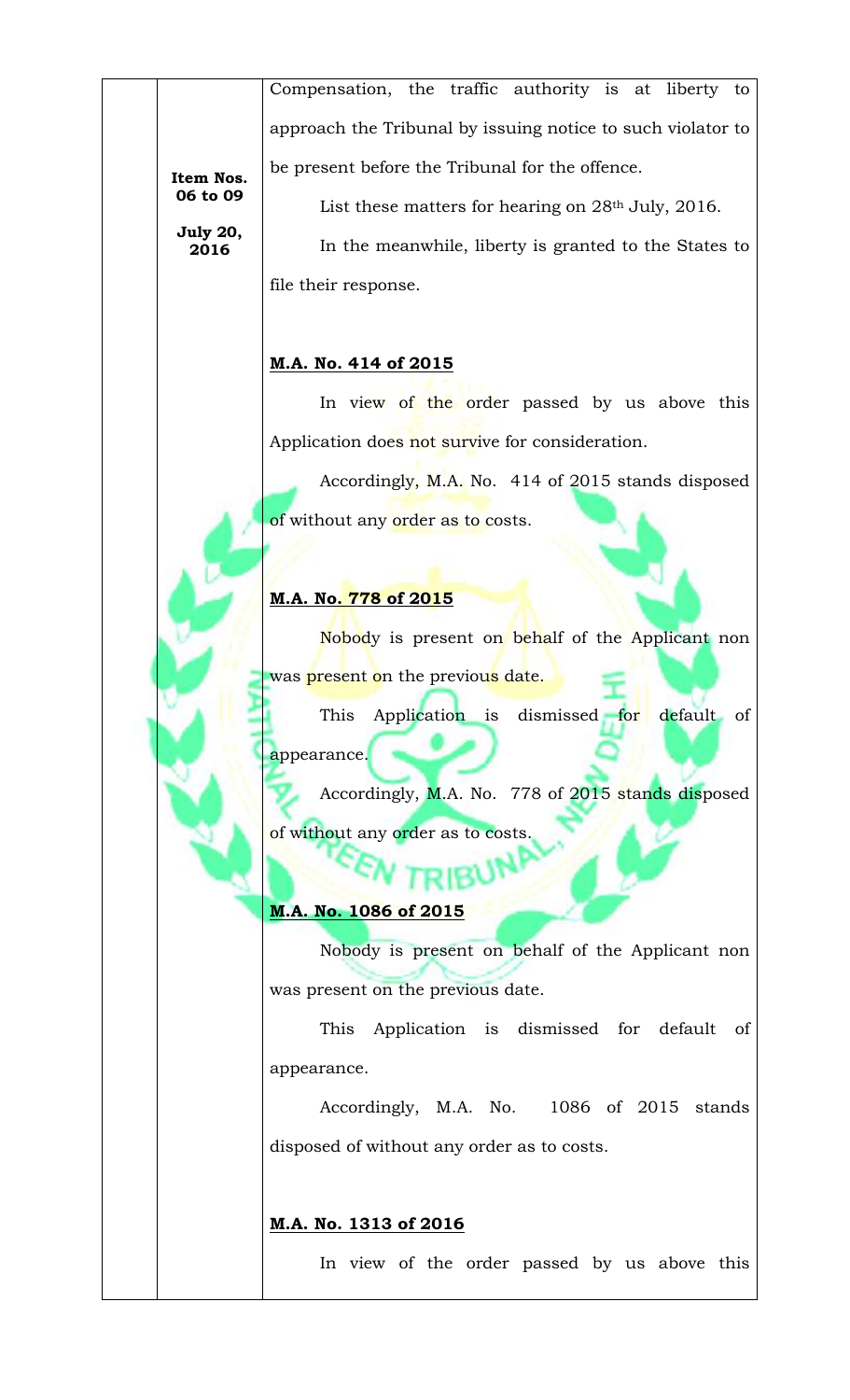Application does not survive for consideration.

**Item Nos. 06 to 09**

Accordingly, M.A. No. 1313 of 2016 stands disposed of without any order as to costs.

**July 20, 2016**

# **M.A. No. 156 of 2016**

This is an application with reference to the exemption to be granted to vintage and antique vehicles from the orders of the Tribunal dated 26<sup>th</sup> November, 2014. Learned counsel appearing for the main Applicant and NCT of Delhi submit that they have some objections in regard thereto.

List this matter for hearing on 28<sup>th</sup> July, 2016.

# **M.A. No. 172 of 2016**

At the request of the Learned counsel appearing for the parties the matter is adjourned to 28<sup>th</sup> July, 2016.

# **M.A. No. 211 of 2016**

Nobody is present on behalf of the Applicant; none was present on the previous date.

This Application is dismissed for default of appearance.

Accordingly, M.A. No. 211 of 2016 stands disposed of without any order as to costs.

# **M.A. No. 253 of 2016**

We have heard the Learned counsel appearing for the parties.

The Application is allowed limited to the extent that vehicles would be permitted to be registered with the RTO office of Delhi but these buses would not run in NCT of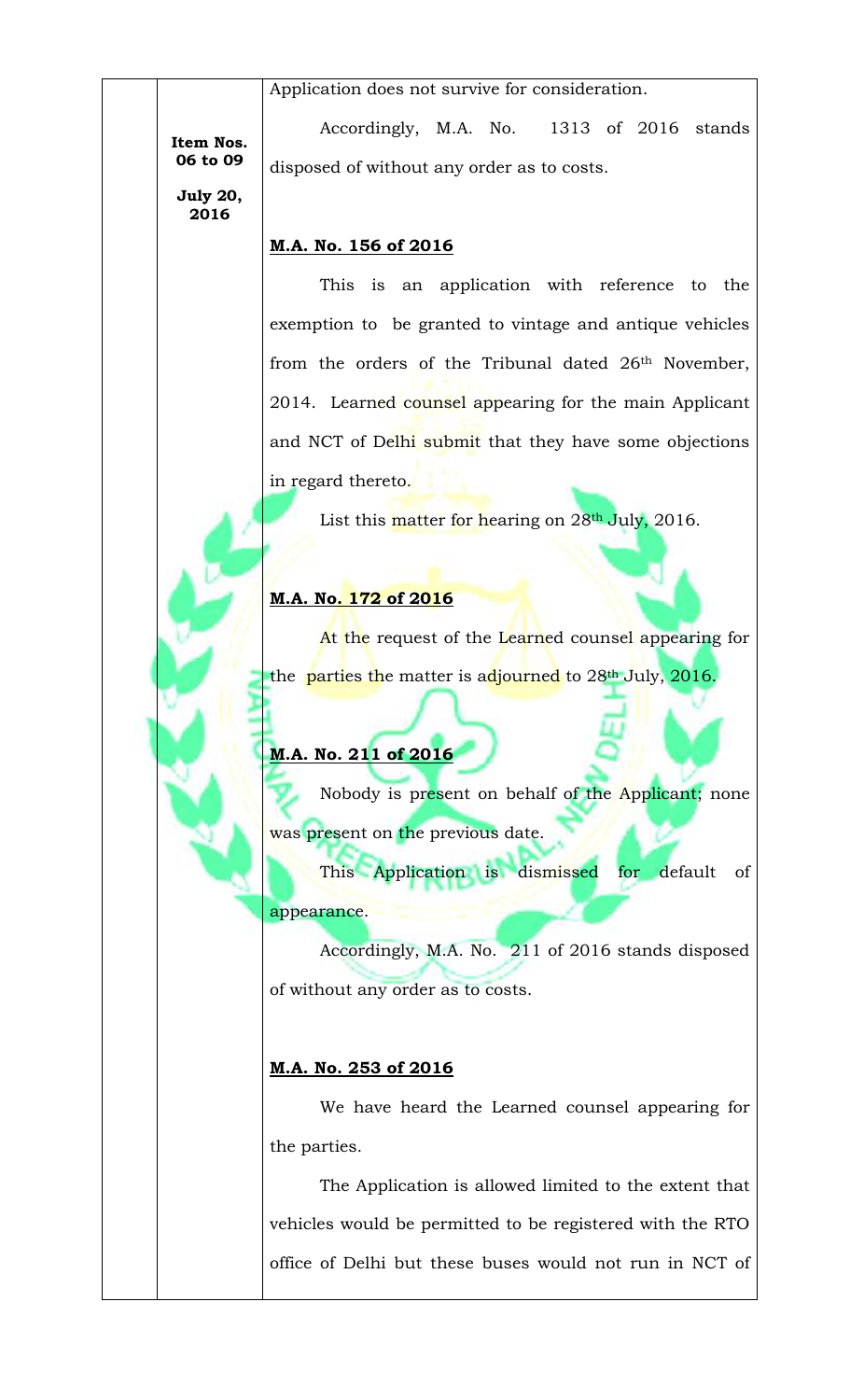**Item Nos. 06 to 09**

**July 20, 2016**

Delhi but would ply between its destination point to Kathmandu. To that extent this Application is allowed subject to just exception.

Accordingly, M.A. No. 253 of 2016 stands disposed of without any order as to costs.

# **M.A. No. 268 of 2016**

This Application is filed for postponement of the date of hearing of the matter. The matter is already heard. Therefore this Application does not survive for consideration as having become infructuous.

Accordingly, M.A. No. 268 of 2016 stands disposed of without any order as to costs.

# **M.A. Nos. 358 of 2016 and 545 of 2016**

Prayers in these Applications to run Buses from Meerut to Bulandsahar via Hapur. We allow the prayers of the applicants. But we make it clear that these buses will not enter into Delhi, that is Ghaziabad, Faridabad, Gurgaon, Greater NOIDA and Sonipat.

Accordingly, M.A. Nos. 358/2016 and 545/2016 stand disposed of without any order as to costs.

# **M.A. No. 360 of 2016**

We have heard the Learned counsel appearing for the parties.

We clarify that the environmental compensation would be imposed on slab basis. We find that the prayer made in this Application is just and fair and if the offending construction in plot upto 100sq.mt. the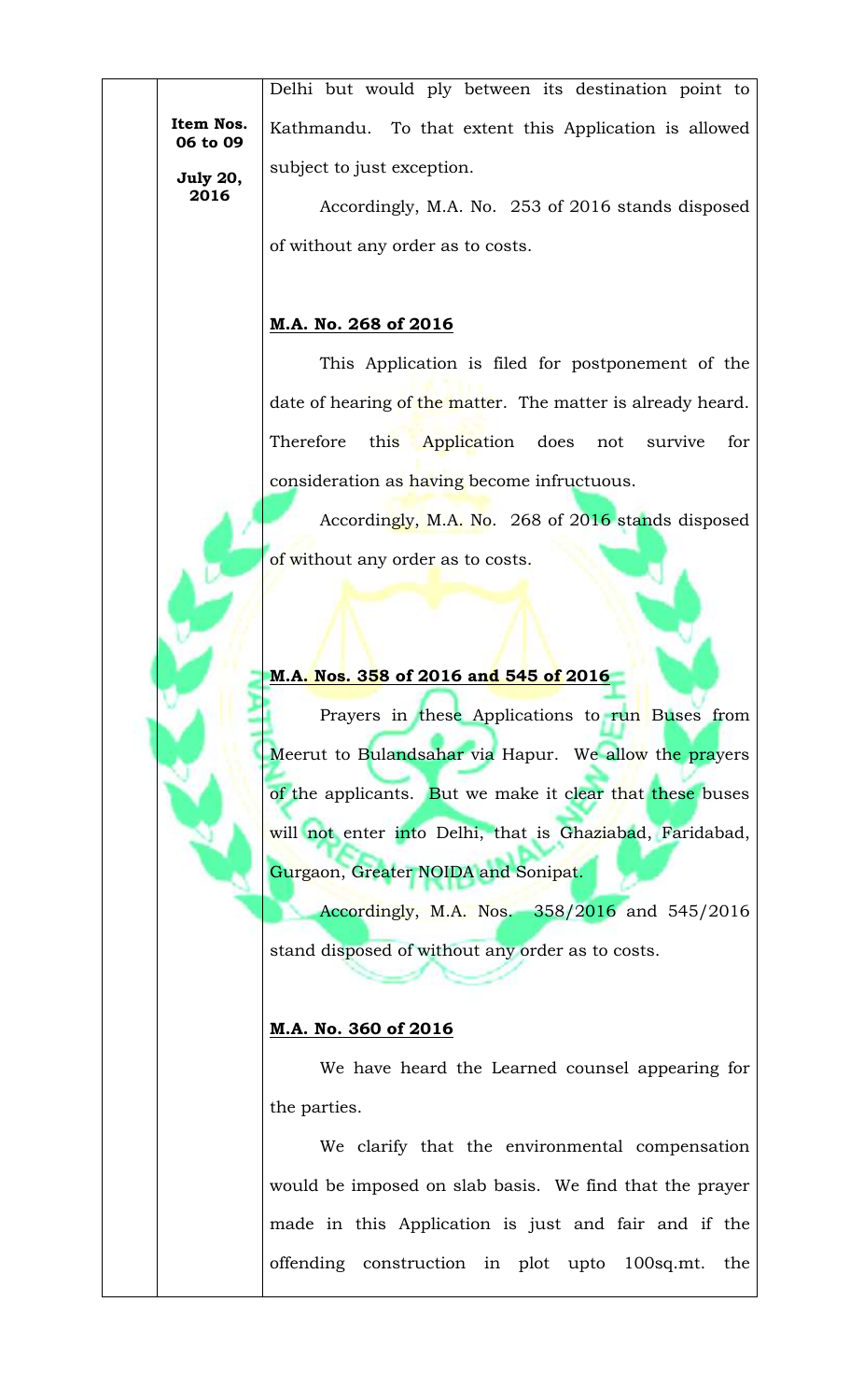**Item Nos. 06 to 09**

**July 20, 2016**

environmental compensation would be Rs. 10,000/-, if the offending construction in more than 100 sq. mtr. But upto 200sq.mt., the environmental compensation would be Rs. 20,000/-, if the offending construction is in a plot of more than 200 sq. mt. but less than 500sq. mt. the environmental compensation would be Rs. 30,000/-, while the offending construction is in a plot area of more than 500 sq.mt. the environmental compensation would be Rs. 50,000/- as already directed by the orders of the Tribunal. Wherever the constructed area is more than 20,000 sq. mtr. The environmental compensation would be Rs. 5 Lakhs. This rate will operate prospectively.

Accordingly, M.A. No. 360 of 2016 stands disposed of without any order as to costs.

### **M.A. No. 406 of 2016**

We have heard the Learned counsel appearing for the parties.

We direct that all the Authorities in NCT of Delhi including DDA, NDMC, All Municipal Corporation of Delhi and Delhi Cantonment Board that they would ensure that there is no burning of any kind of waste in open or otherwise and for every default occurrence the person would be liable to pay Rs. 5000 /- as environmental compensation to the Officer of the respective Agencies. Even the matter could be reported to Delhi Police also.

Accordingly, M.A. No. 406 of 2016 stands disposed of without any order as to costs.